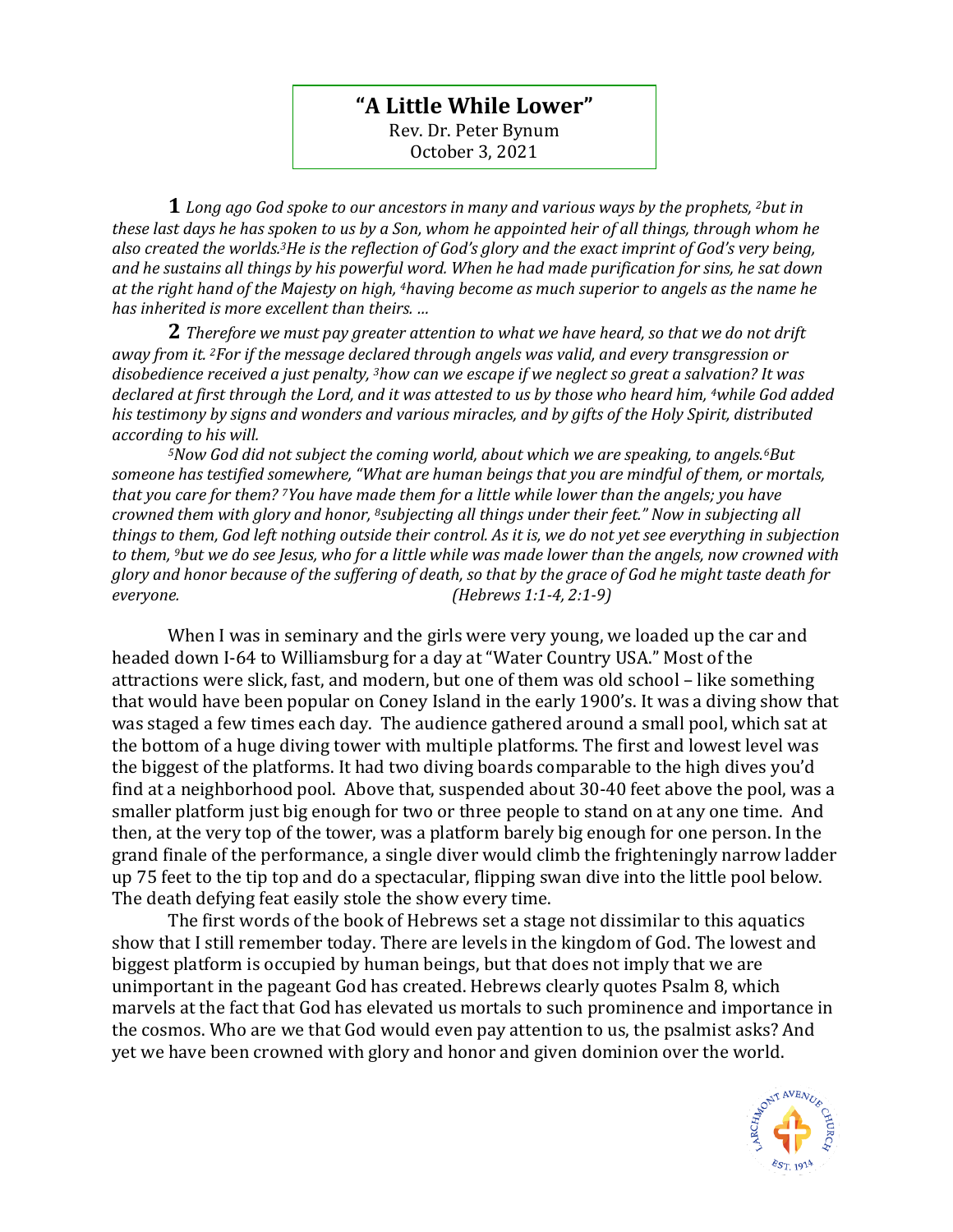Within the hierarchy of creation, God has "put all things under [our] feet." We have special status and featured roles in the show.

However, we are not as high as the angels. We are lower than them, which is something that the entirety of the Bible makes very clear. One morning about ten years ago, when I was doing some research for a sermon in the church library of First Presbyterian Church in Rocky Mount, NC, I came across a little book on angels. The text of that book was not very helpful, but there was something in there that was. When I opened the book, a small, fragile piece of parchment dropped out of its pages. The typewriter font suggested that, whoever had left this little message in a bottle must have done so many years before. The title at the top read simply, "An Authentic Record of Angel Activities," and the rest of the page was filled with a list of things that angels do. For each angelic activity, at least one biblical example was given. In support of this idea that we humans are lower than the angels, I give you an authentic list of angel activity in the Bible and in the kingdom of God:

*Angels announce.... Angels warn... Angels praise God... Angels fly... Angels ascend and descend... Angels guard... Angels liberate... Angels comfort... Angels heal... Angels proclaim and speak the truth... Angels find the lost... Angels minister to Christ... Angels minister to people... Angels give directions... Angels save from death... Angels fight our battles... Angels stir up the waters... Angels worship at God's throne.*

No wonder their platform is smaller than ours. It is too lofty for mere mortals – it is so high we cannot attain it.

But at the very highest level, on the platform that not even the angels can reach, is the lofty place taken by Jesus. He, Hebrews proclaims, is "*much superior to angels*," and his name "*is more excellent than theirs*." For a little while, Jesus came down from the heights. He even went so far as to take the same dive as we do, the mortal dive down into suffering, pain, humiliation, and death that marks the human condition. That swan dive from the heights of divinity down into the pool of mortality was and is the grand finale of the pageant of creation, but the show did not end there. Though that fall made Christ taste death with all of humanity, he was then drawn up out of that pit and re-elevated, fully restored and glorified by God and angels as the "*heir of all things,"* the vessel through which the world was created, "*the reflection of God's glory and the exact imprint of God's very being,"* the one who sustains "*all things by his powerful word."* Christ alone still stands on the highest platform, a place where no one else can stand.

Hebrews focuses on these three levels so that there is no question about where we all stand. But there is another dimension at play in these opening words of Hebrews that we should not miss. Jesus easily stands at the pinnacle of creation in terms of the height, breadth, and length of his glory, but there is also a hint of what some have called the fourth dimension, and that is *time*. Jesus was made lower than the angels, but just "*for a little while*." We, too, are lower than the angels, but just "for a little while." The idea is that, where we stand on the ladder depends a lot on what time it is.

This reminds me of the story of another ladder, which also happens to be one of the most memorable angel stories in the Bible. Jacob the trickster has fooled his brother Esau, conning him out of his birthright. He has deceived his father Isaac, stealing a blessing that was not his to receive. Jacob is on the run from Esau, who has vowed to kill his deceitful brother on sight. Lonely and afraid, with only a rock for a pillow, Jacob falls into an uneasy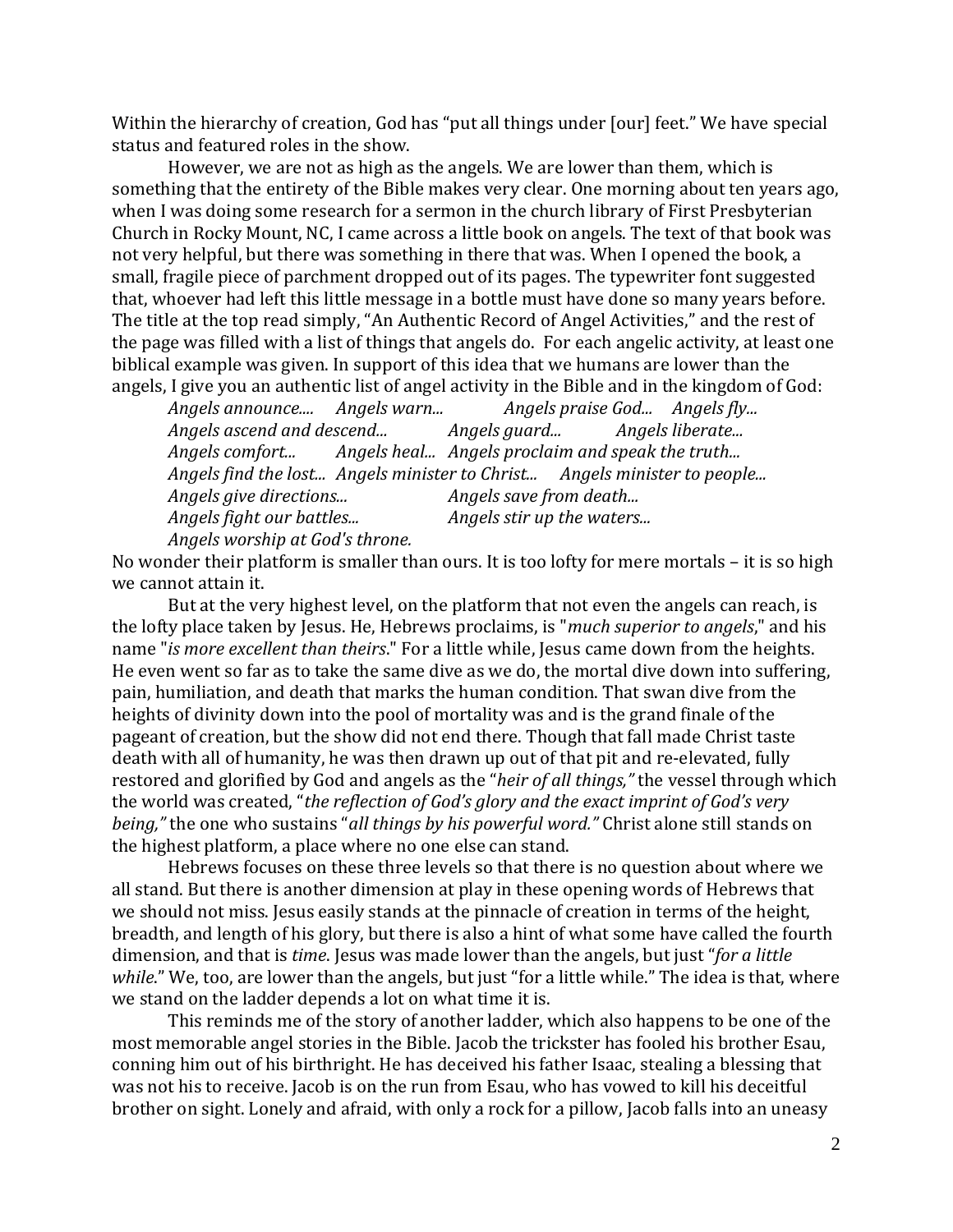sleep and has a powerful dream. He sees a glorious ladder leading up to heaven, with angels of God ascending and descending it. Then the voice of the Lord assured him to hold on – that God would form his descendants into a mighty nation, and that God would be with him always. Jacob must have felt like he was like the angels he saw in the vision, with all the ups and downs his life was taking. Ever ascending and descending… falling down and being lifted back up.

Years later, as Jacob made his way back to Canaan, another angel found him on the banks of the Jabbock River. Jacob was now a married man, and a very rich man, but he still wondered whether his brother Esau wanted him dead. As he sat alone in the darkness with these feeling of fear and uncertainty, an angel jumped him from behind. The two wrestle until daybreak. Jacob held his own, until the angel finally put his hand on Jacob's hip and threw it out of joint. "Let me go," the angel said, "for the day is breaking."

But Jacob held on with tenacity, even in his pain. "I will not let you go," Jacob replied, "unless you bless me." Jacob received his blessing, entered the Promised Land, and the rest is biblical history.

Up and down. Ascending and descending. There were ascents and descents throughout Jacob's life. It depended on the moment whether Jacob was falling down or being lifted. His life was a journey up and down the ladder of life, ebbing and flowing to the beat of heaven's timing. But whenever Jacob fell, he was only down for a little while.

We cannot miss this important aspect of what the book of Hebrews is trying to say. Yes, there is a message about the heights of authority, the breadth of influence, and the width of glory. Christ is on the top platform of the ladder, we humans are on a lower one, and the angels are ascending and descending somewhere in the middle. But the message that the low times are temporary, that trials and tribulations only last a little while, is a key dimension of the story Hebrews has to tell. I think that aspect of the message is vital to us today, and I'll tell you why.

There is scholarly debate over who wrote the book of Hebrews, when it was written, and to whom it was written. But a few things are fairly apparent. First, the book was meant to speak to Jewish Christians, those with a strong foundation in Judaism who had become followers of Jesus. But perhaps more significantly, those Christians were tired. As my former professor Frances Taylor Gench has written, these people "have grown weary in the Christian way and… are in danger of abandoning their Christian vocation."<sup>1</sup> We know this because of some of the language used in the letter:

- "[*W]e must pay greater attention to what we have heard*," the preacher writes, "*so that we do not drift away from it.*" 2
- "*Take care, brothers and sisters, that none of you may have an evil, unbelieving heart that turns away from the living God.*" 3
- Some of us who have been enlightened by the Christian message, who "*have tasted the heavenly gift, and have shared in the Holy Spirit*," for one reason or another have since "*fallen away*."'

<sup>1</sup> Frances Taylor Gench, *Hebrews and James* (Louisville: Westminster John Knox, 1996), p. 3.

 $2$  Hebrews 2:1.

 $3$  Hebrews 3:12.